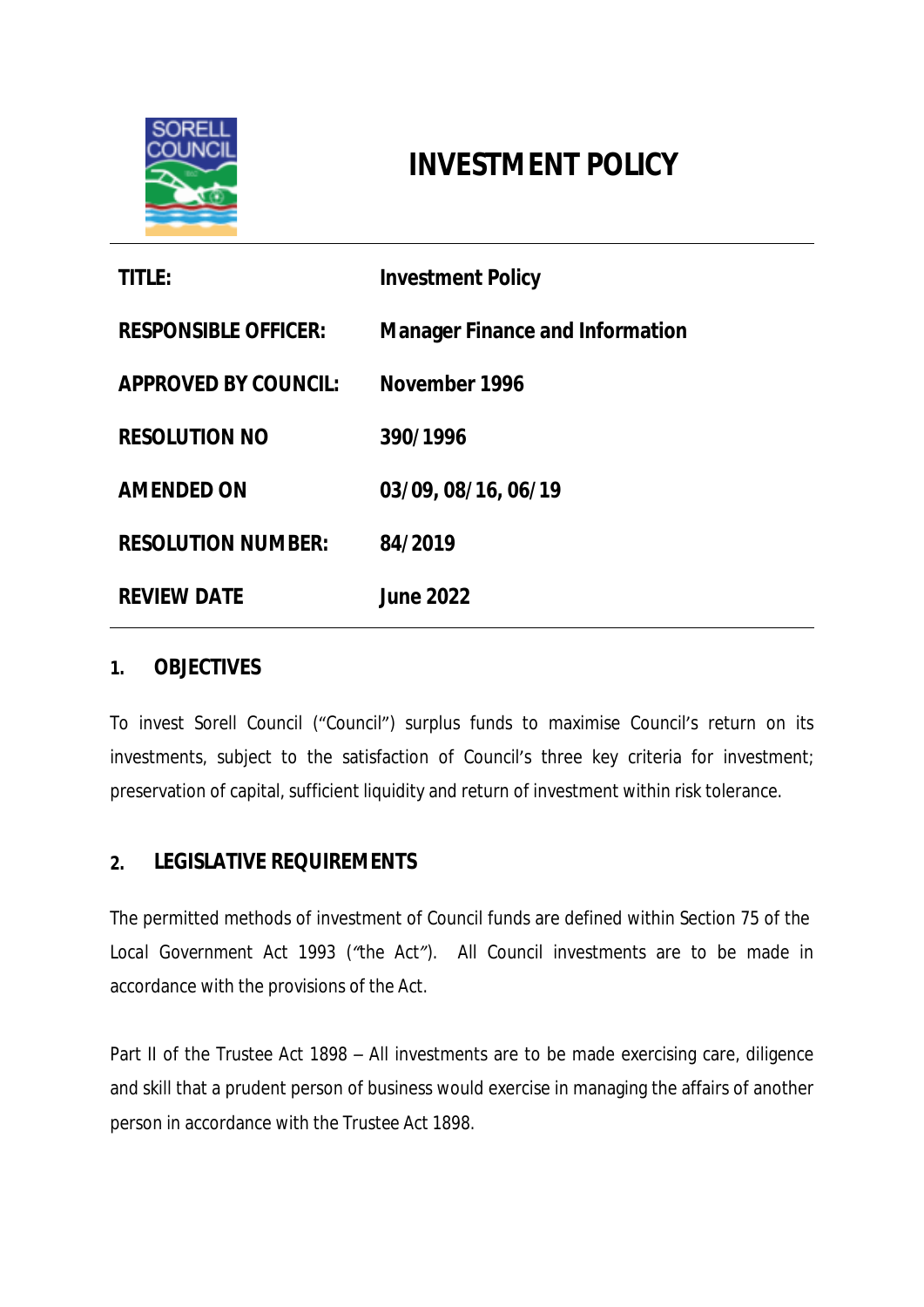### **3. SCOPE**

The Council has the following funds:

| <b>Nature of Funds</b>     | <b>Purpose of Funds</b>                                                             |
|----------------------------|-------------------------------------------------------------------------------------|
| Working                    | Capital $-$ transactional funds, $\vert$ To provide sufficient cash to meet the day |
| including "at call" funds. | to day financial obligations of Council in a                                        |
|                            | timely manner.                                                                      |
| <b>Investment Funds</b>    | Funds that are surplus to working capital                                           |
|                            | are available for longer term investment.                                           |

This policy does not apply to:

• Investments other than for the management of surplus funds. Investments in associates are outside the scope of this policy.

# **4. CRITERIA FOR INVESTMENT**

While exercising the power to invest, consideration is to be given to the following three (3) criteria for investment.

#### **4.1 Preservation of Capital**

This is the principle objective of the investment portfolio. Investments are to be performed in a manner that seeks to ensure security and safeguarding the investment portfolio. This includes managing credit and interest rate risk within identified thresholds and parameters.

#### **4.2 Sufficient Liquidity**

The investment portfolio will ensure that sufficient funds are available to meet all reasonably anticipated cash flow requirements, as and when they fall due, without incurring significant costs due to the unanticipated sale of an investment.

#### **4.3 Return of Investment within Risk Tolerance**

This criteria is subject to the two preceding criteria. Council will aim to maximise its return on investment. The investment is expected to achieve a predetermined market average rate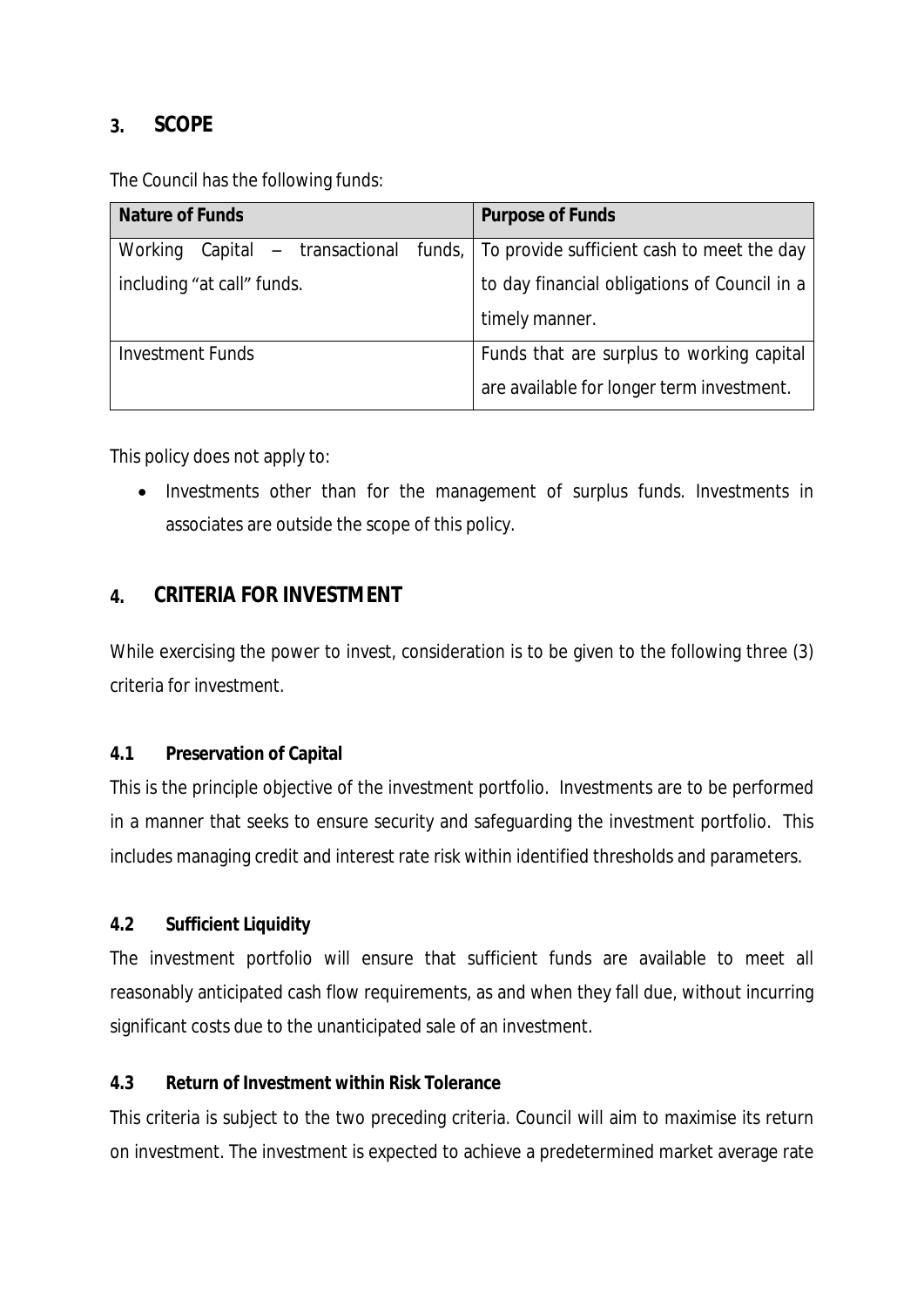of return that takes into account Council's risk tolerance. Any additional return target set by Council will also consider the risk limitation and prudent investment principles.

# **5. DELEGATION OF AUTHORITY**

Authority for implementation of this Investment Policy is delegated by Council to the General Manager in accordance with *the Act*. The General Manager has delegated the implementation and management of this policy to the Manager Finance and Information, subject to regular reviews by the General Manager and Council.

# **6. ETHICS AND CONFLICT OF INTEREST**

Responsible officers of Council shall refrain from personal activities that would conflict with the proper execution and management of Council's investment portfolio. This policy requires officers to disclose any conflict of interest to the General Manager. If engaged, independent advisors shall also be required to declare that they have no actual or perceived conflicts of interest.

# **7. PRUDENT PERSON OF BUSINESS**

Responsible officers of Council ensure all investments are made exercising due care, diligence and skill and within acceptable risk tolerance levels. Officers are to manage the investment portfolio to safeguard the portfolio in accordance with the spirit of this Investment Policy, and not for speculative purposes.

# **8. INVESTMENT GUIDELINES**

Without approval from Council, investments are limited to the following guidelines:

- Investments are to be made in accordance with Section 75 of *the Act.*
- Investments are to be made in accordance with this policy and specifically in accordance with this policy's risk management guidelines prescribed at section 12.
- Investments may be made for any period up to a maximum of 12 months. Investments greater than 12 months are to be approved by Council, reviewed on a regular basis and invested for no longer than 5 years.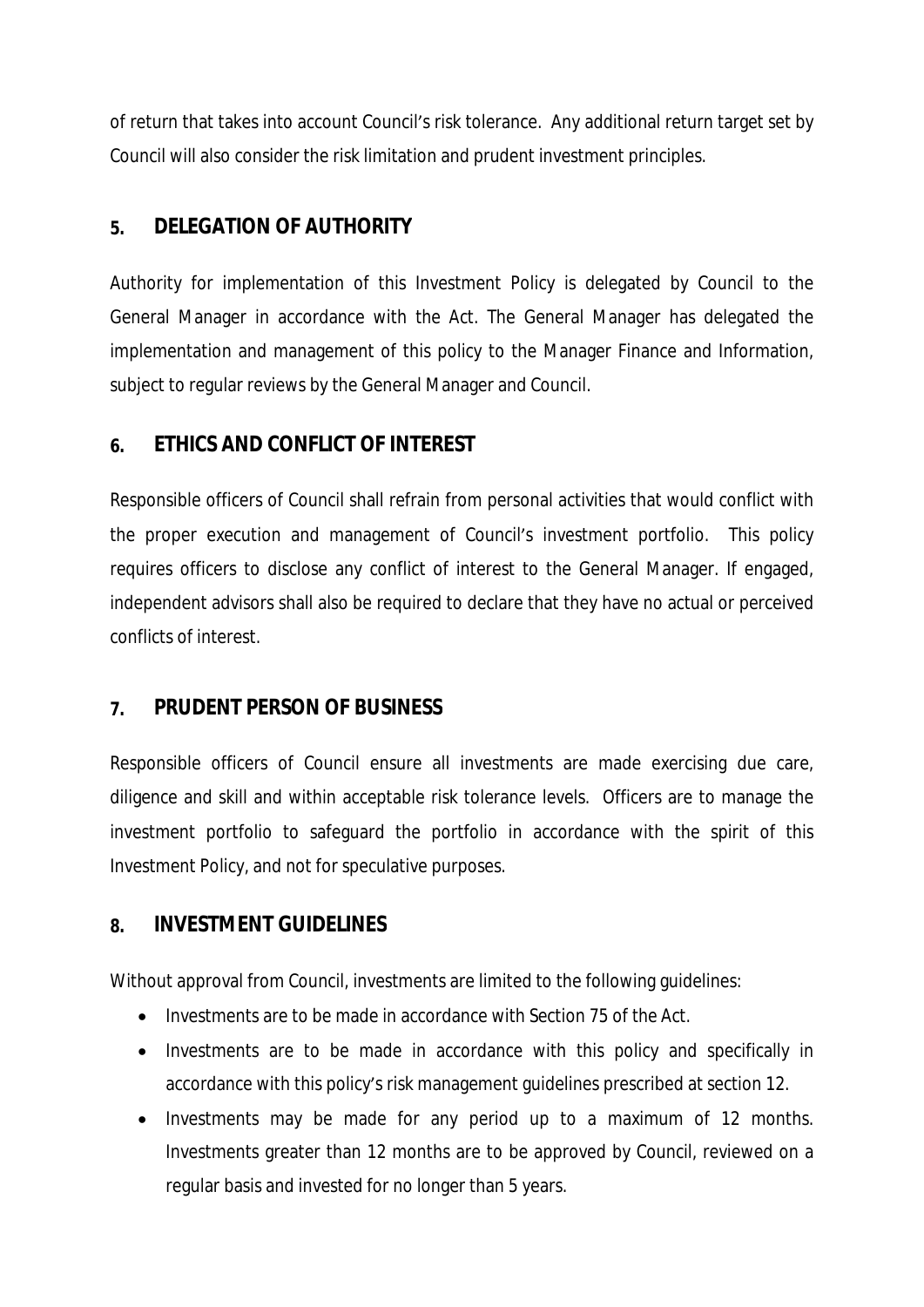- $\bullet$  Investments up to three million dollars (\$3,000,000).
- When an investment is proposed, quotes must be sought from a minimum of three (3) authorised deposit taking institutions (ADIs). The best quote will be successful, after taking into account administrative and banking costs.

If any of the investments are downgraded such that they no longer fall within the investment policy, they will be divested as soon as practicable.

Any investments outside of the investment guidelines contained within this policy, must be referred to Council for prior approval.

# **9. APPROVED & PROHIBITED INVESTMENTS**

Approved investments under this policy are:

- Investments with Authorised Deposit-taking Institutions (ADIs) regulated by the Australian Prudential Regulation Authority (APRA) and with a credit rating in accordance with section 12 of this policy.
- Investment arrangements accepted, guaranteed or issued by or for the Commonwealth, State or an ADI. Investment arrangements refer to arrangements that provide for, relates to, is directed towards or includes acquiring, consolidating, dealing with, disposing of, holding or issuing bonds, debentures, inscribed stock, shared, stock or other securities of a Commonwealth or State institution or an ADI.
- Managed funds with a minimum long term Standard and Poor's rating of AA and a short term rating of A1. Refer to section 11 of this policy for Standard and Poor's credit rating information.

Council prohibits investments that are carried out for speculative purposes and not in accordance the *Trustee Act 1898.* Prohibited investments under this policy include (but not limited to):

- Derivative based investments.
- Investments that provide potentially nil or negative cash flows.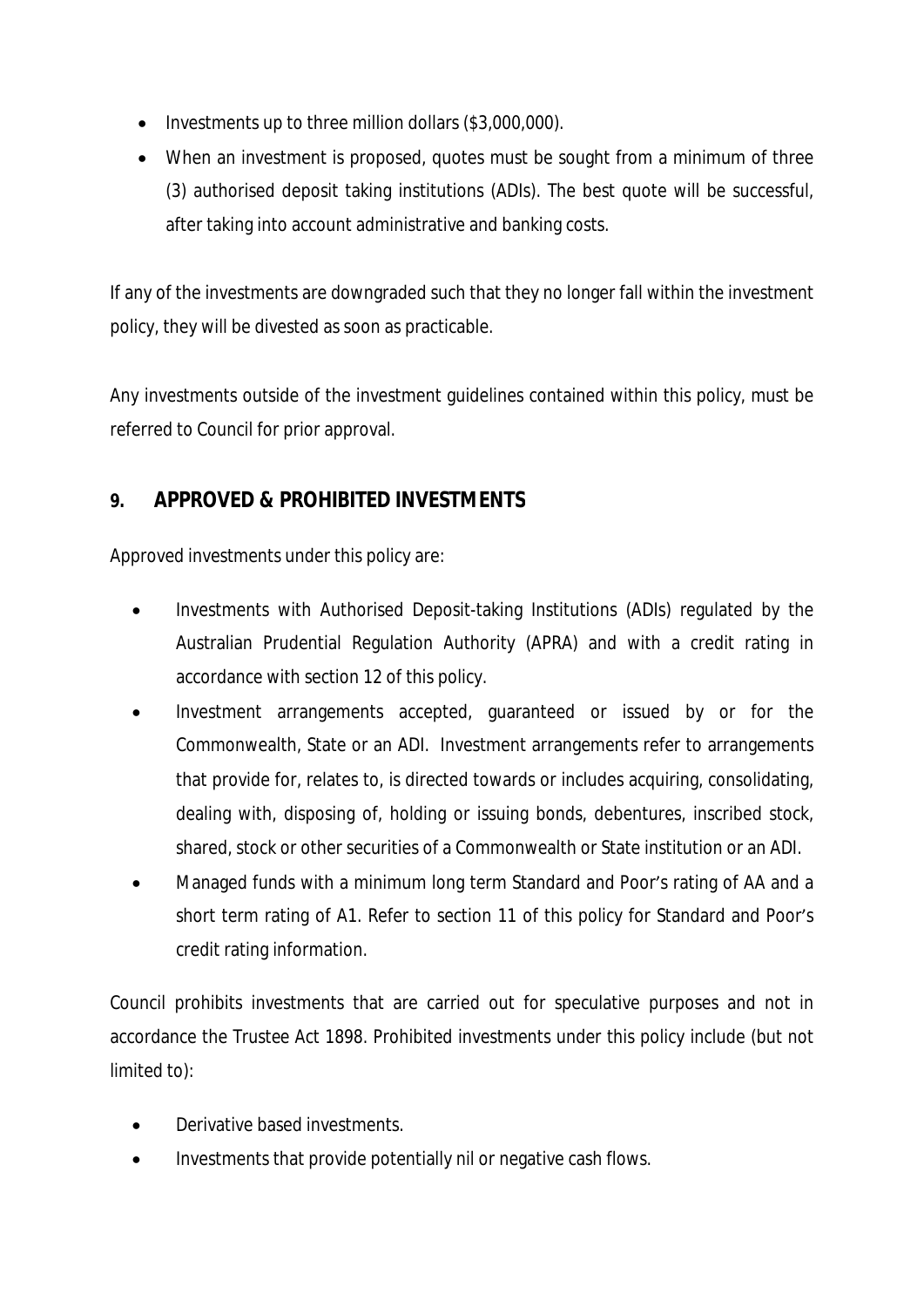Stand-alone securities issued that have underlying future, options, forward contracts and swaps of any kind.

### **10. PERORMANCE BENCHMARKS**

The performance of Council's investment portfolio will be measured against the following benchmarks:

| Investment         | <b>Performance Benchmark</b>          |
|--------------------|---------------------------------------|
| Cash               | Industry Standard 11am Cash Rate      |
| Direct Investments | Industry Standard Bank Bill Swap Rate |
|                    | (BBSW) 90 day Swap Rate               |

# **11. Credit Ratings**

Standard and Poor's ("S&P") credit ratings are referenced in this policy's risk management guidelines prescribed at section 12. S&P is a credit-rating agency, which operates globally and measures companies' credit worthiness. If an investment of Council's does not have an S&P credit rating, an equivalent credit-rating from a different rating agency will be assessed (e.g. Moody's or Fitch Ratings). In the situation, where there is a discrepancy between the short and long-term credit ratings, the short-term credit rating limit will apply.

Refer to Appendix 1 for a detailed description of the S&P credit rating structure.

# **12. RISK MANAGEMENT GUIDELINES**

Investments obtained are to comply with following three key risk management guidelines.

#### **12.1 Credit Risk Limits**

To control credit quality on the entire portfolio, the following credit framework limits the percentage of the portfolio exposed to any particular credit rating category.

| S&P | S&P                                                      | Maximum % of |
|-----|----------------------------------------------------------|--------------|
|     | Long Term Rating   Short Term Rating   Total Investments |              |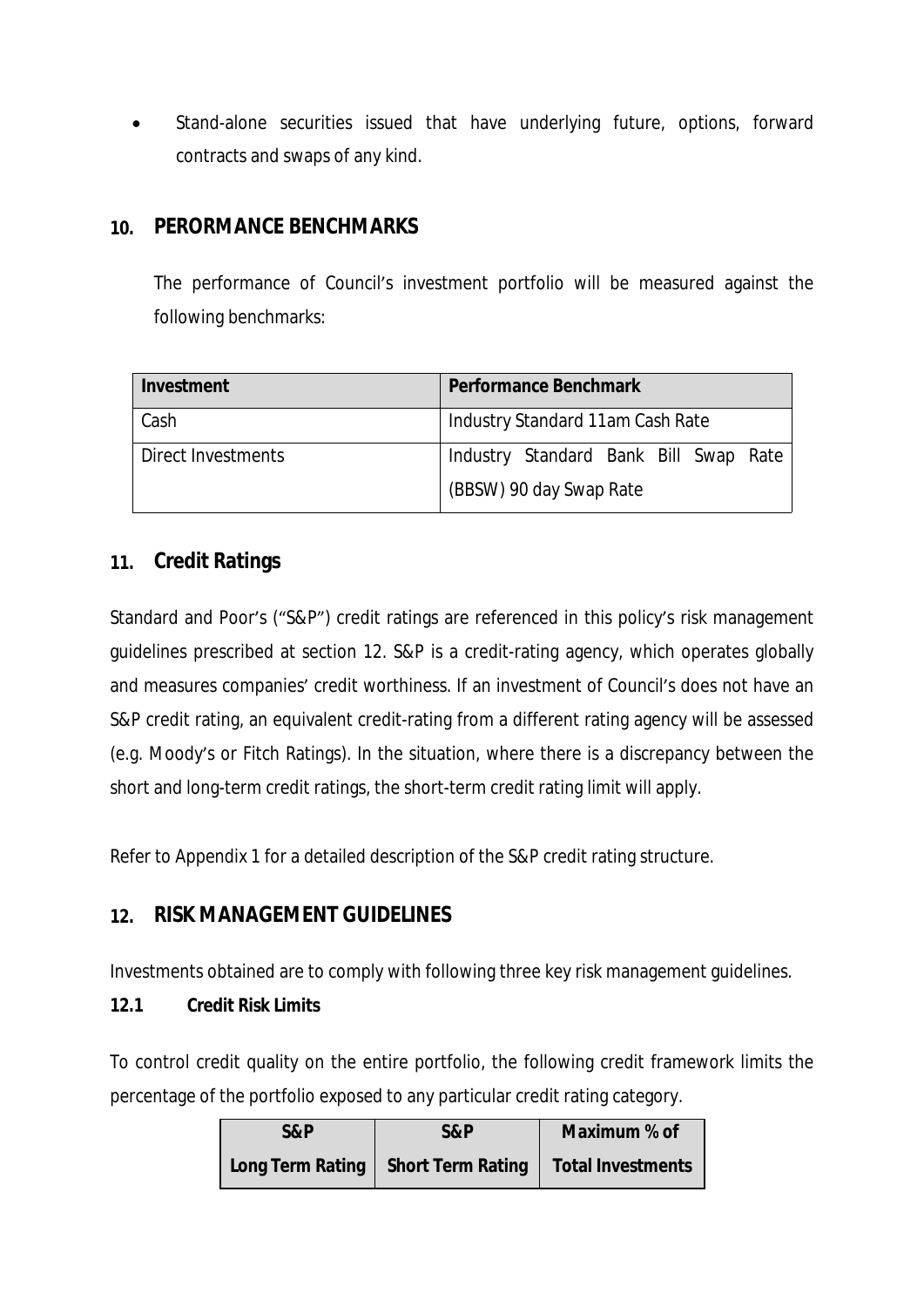| AAA        | $A.1+$ | 100% |
|------------|--------|------|
| AA         | A.1    | 100% |
|            | A.2    | 50%  |
| <b>BBB</b> | A.3    | 10%  |

An investment which is not rated or has a rating below the above matrix ratings is prohibited under this policy.

#### **12.2 Institutional Credit Framework Limits**

Exposure to an individual counterparty/institution will be restricted by its credit rating so that a single entity exposure is limited, as detailed in the table below:

| S&P                     | S&P                      | Maximum % of           |
|-------------------------|--------------------------|------------------------|
| <b>Long Term Rating</b> | <b>Short Term Rating</b> | <b>Total Portfolio</b> |
| AAA                     | $A.1+$                   | 80%                    |
| AA                      | A.1                      | 50%                    |
| А                       | A.2                      | 25%                    |
| <b>BBB</b>              | A.3                      | 10%                    |

#### **12.3 Provision of a Risk Assessment**

Investments should be made with consideration to the below risks and the criteria assessing these risks:

| <b>Type of Risk</b>  | Criteria                                              |
|----------------------|-------------------------------------------------------|
| Market Risk          | Impact of changes in interest rates and commodity     |
|                      | prices. Ability to obtain monthly market valuations.  |
| <b>Maturity Risk</b> | Term of maturity (risk of exposure to valuation).     |
| <b>Credit Risk</b>   | Comply with above risk management guidelines and      |
|                      | S&P credit risk ratings.                              |
| Liquidity Risk       | Secondary market availability, buy/sell spread.       |
| Leverage Risk        | Investments with exposure to leverage risk are not to |
|                      | be entered into.                                      |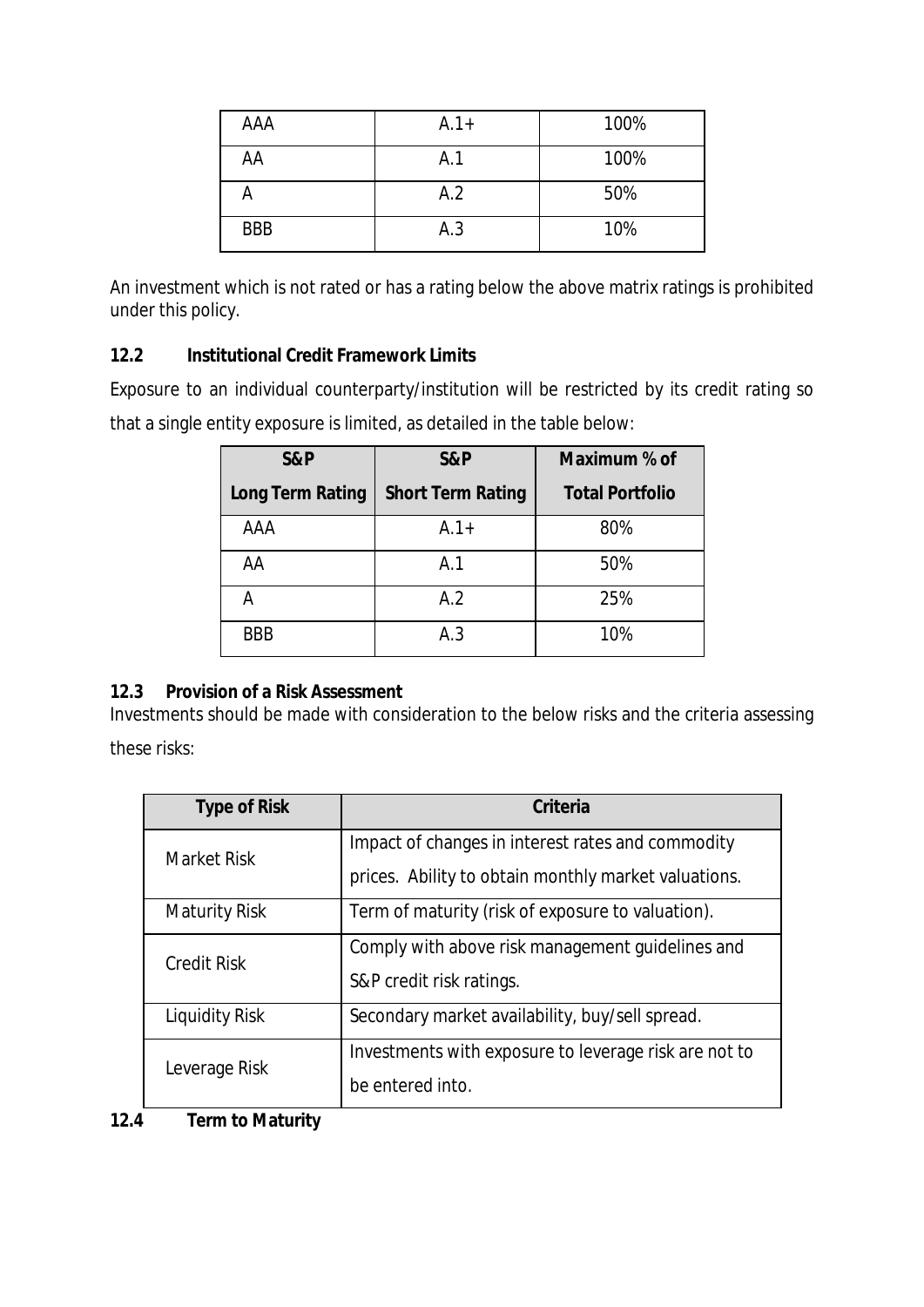The maturity profile of Council's investment portfolio should enable Council to meet planned future cash flow requirements as reflected in the annual budget and the long-term financial plan.

#### **13. INVESTMENT REPORTING**

A report is to be provided to the General Manager and Council. The monthly investment report should provide details of all the investments held at the end of the month, including the following portfolio details:

- The financial institution.
- The investment type.
- The deposit date and maturity date.
- The investments market value.
- The expected return (e.g. interest rate).

The monthly investment report should also provide the following details:

- Investments which matured during the month and were not reinvested.
- New investments which were entered into during the month.

#### **14. INVESTMENT DOCUMENTATION**

For each investment, documents are to be held to support Council's legal title to the investment. The relevant financial institution investment certificates/account statements confirming the investments held by Council must be obtained as at 30 June each year. All investments are to be correctly recorded in Council's general ledger and financial records and reconciled on a monthly basis.

#### **15. INVESTMENT ADVISOR**

Should Council engage an investment advisor, the advisor must be approved by the General Manager and licensed by the Australian Securities and Investment Commission (ASIC). The advisor must be an independent person who has no actual or potential conflict of interest in relation to investment products being recommended and, be free to choose the most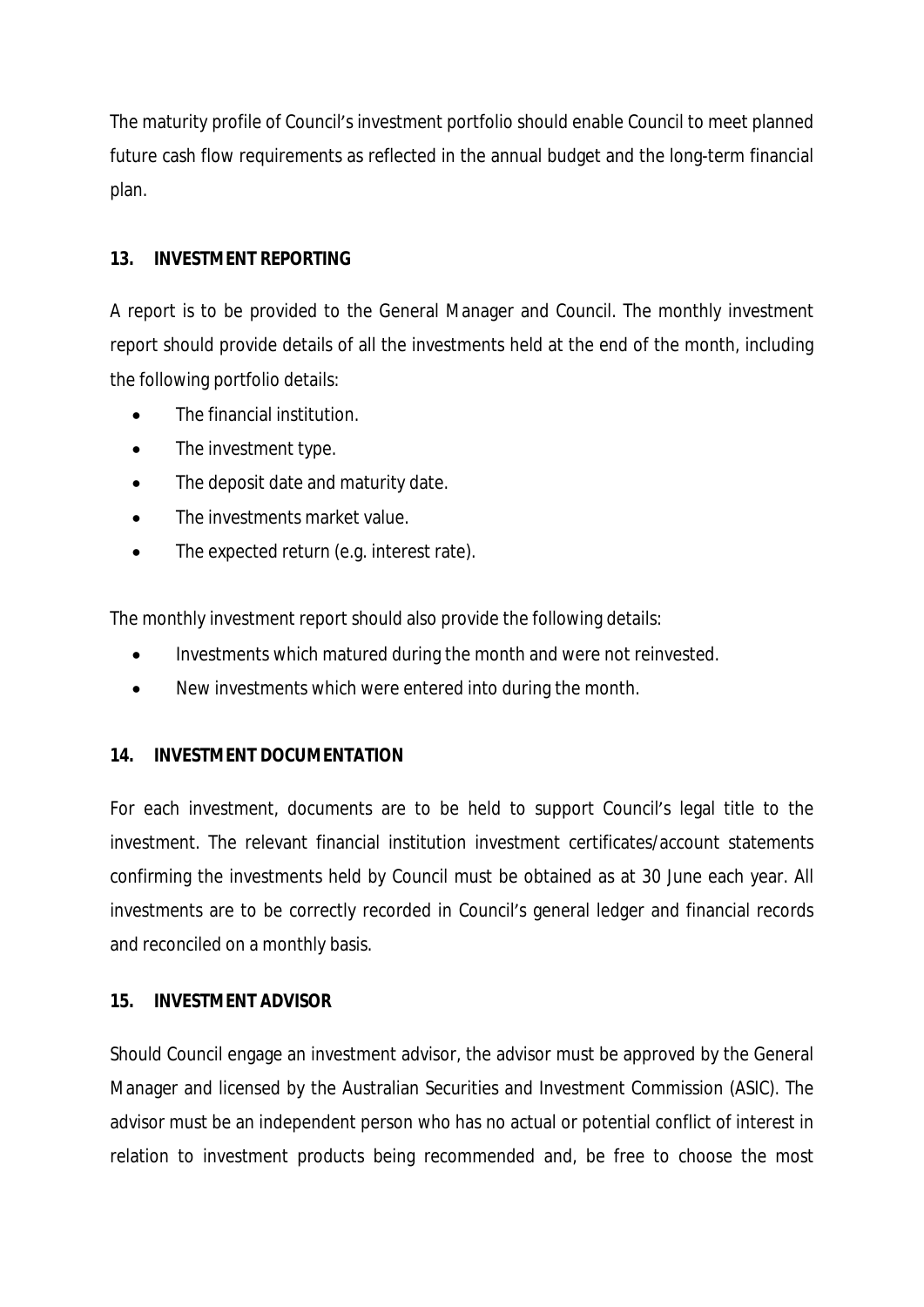appropriate product within the terms and conditions of this Investment Policy. The independent advisor is required to provide written confirmation that they do not have any actual or potential conflicts of interest in relation to the investments they are recommending or reviewing, including that they are not receiving any commissions or other benefits in relation to the investments being recommended or reviewed.

#### **APPENDIX 1 - Standard and Poor's Global Ratings Definition**

The below definitions are Standard and Poor's (2018) S&P Global Ratings Definitions, retrieved from https://www.standardandpoors.com/en\_AU/web/quest/article//view/sourceId/504352

### **15.1 Issuer Credit Ratings**

An S&P Global Ratings issuer credit rating is a forward-looking opinion about an obligor's overall creditworthiness. This opinion focuses on the obligor's capacity and willingness to meet its financial commitments as they come due. It does not apply to any specific financial obligation, as it does not take into account the nature of and provisions of the obligation, its standing in bankruptcy or liquidation, statutory preferences, or the legality and enforceability of the obligation.

Both corporate credit ratings and sovereign credit ratings are forms of issuer credit ratings.

Issuer credit ratings can be either long-term or short-term.

**Robert Higgins GENERAL MANAGER**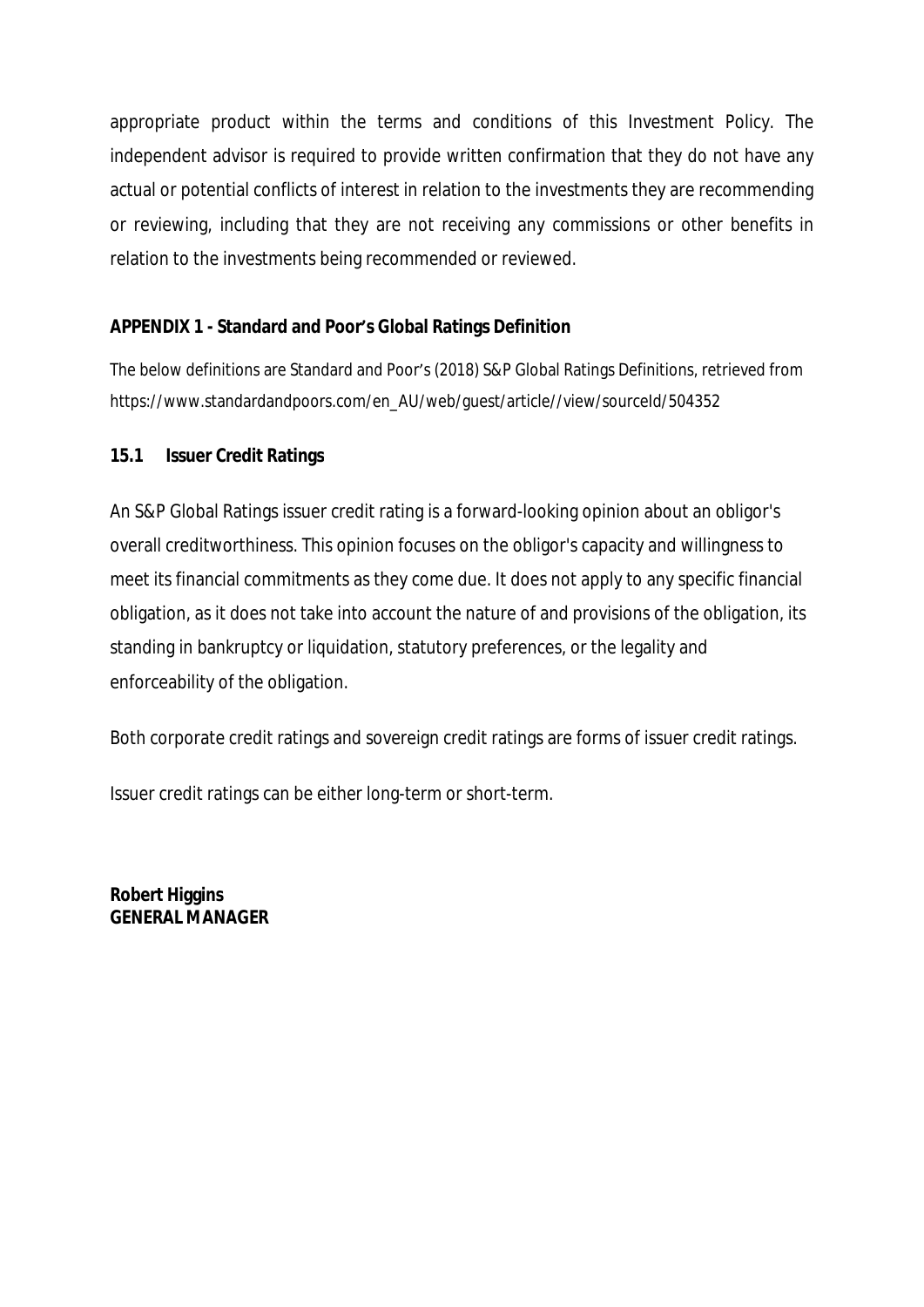#### 1. Long-Term Issuer Credit Ratings

#### Table 3

|                           | Long-Term Issuer Credit Ratings*                                                                                                                                                                                                                                                                                                                                                                                                                                                                                                                                                                                                                                                                                                                                                                                                                                                                                                                                                                                                                                  |
|---------------------------|-------------------------------------------------------------------------------------------------------------------------------------------------------------------------------------------------------------------------------------------------------------------------------------------------------------------------------------------------------------------------------------------------------------------------------------------------------------------------------------------------------------------------------------------------------------------------------------------------------------------------------------------------------------------------------------------------------------------------------------------------------------------------------------------------------------------------------------------------------------------------------------------------------------------------------------------------------------------------------------------------------------------------------------------------------------------|
| Category                  | <b>Definition</b>                                                                                                                                                                                                                                                                                                                                                                                                                                                                                                                                                                                                                                                                                                                                                                                                                                                                                                                                                                                                                                                 |
| AAA                       | An obligor rated 'AAA' has extremely strong capacity to meet its financial commitments. 'AAA' is the highest<br>issuer credit rating assigned by S&P Global Ratings.                                                                                                                                                                                                                                                                                                                                                                                                                                                                                                                                                                                                                                                                                                                                                                                                                                                                                              |
| AA                        | An obligor rated 'AA' has very strong capacity to meet its financial commitments. It differs from the highest-<br>rated obligors only to a small degree.                                                                                                                                                                                                                                                                                                                                                                                                                                                                                                                                                                                                                                                                                                                                                                                                                                                                                                          |
| A                         | An obligor rated 'A' has strong capacity to meet its financial commitments but is somewhat more susceptible to<br>the adverse effects of changes in circumstances and economic conditions than obligors in higher-rated<br>categories.                                                                                                                                                                                                                                                                                                                                                                                                                                                                                                                                                                                                                                                                                                                                                                                                                            |
| <b>BBB</b>                | An obligor rated 'BBB' has adequate capacity to meet its financial commitments. However, adverse economic<br>conditions or changing circumstances are more likely to weaken the obligor's capacity to meet its financial<br>commitments.                                                                                                                                                                                                                                                                                                                                                                                                                                                                                                                                                                                                                                                                                                                                                                                                                          |
| BB, B,<br>CCC, and<br>CC. | Obligors rated 'BB', 'B', 'CCC', and 'CC' are regarded as having significant speculative characteristics. 'BB'<br>indicates the least degree of speculation and 'CC' the highest. While such obligors will likely have some quality<br>and protective characteristics, these may be outweighed by large uncertainties or major exposure to adverse<br>conditions.                                                                                                                                                                                                                                                                                                                                                                                                                                                                                                                                                                                                                                                                                                 |
| BB                        | An obligor rated 'BB' is less vulnerable in the near term than other lower-rated obligors. However, it faces major<br>ongoing uncertainties and exposure to adverse business, financial, or economic conditions that could lead to<br>the obligor's inadequate capacity to meet its financial commitments.                                                                                                                                                                                                                                                                                                                                                                                                                                                                                                                                                                                                                                                                                                                                                        |
| B                         | An obligor rated 'B' is more vulnerable than the obligors rated 'BB', but the obligor currently has the capacity to<br>meet its financial commitments. Adverse business, financial, or economic conditions will likely impair the<br>obligor's capacity or willingness to meet its financial commitments.                                                                                                                                                                                                                                                                                                                                                                                                                                                                                                                                                                                                                                                                                                                                                         |
| CCC                       | An obligor rated 'CCC' is currently vulnerable and is dependent upon favorable business, financial, and<br>economic conditions to meet its financial commitments.                                                                                                                                                                                                                                                                                                                                                                                                                                                                                                                                                                                                                                                                                                                                                                                                                                                                                                 |
| CC                        | An obligor rated 'CC' is currently highly vulnerable. The 'CC' rating is used when a default has not yet occurred<br>but S&P Global Ratings expects default to be a virtual certainty, regardless of the anticipated time to default.                                                                                                                                                                                                                                                                                                                                                                                                                                                                                                                                                                                                                                                                                                                                                                                                                             |
| R                         | An obligor rated 'R' is under regulatory supervision owing to its financial condition. During the pendency of the<br>regulatory supervision, the regulators may have the power to favor one class of obligations over others or pay<br>some obligations and not others.                                                                                                                                                                                                                                                                                                                                                                                                                                                                                                                                                                                                                                                                                                                                                                                           |
| SD and D                  | An obligor is rated 'SD' (selective default) or 'D' if S&P Global Ratings considers there to be a default on one or<br>more of its financial obligations, whether long- or short-term, including rated and unrated obligations but<br>excluding hybrid instruments classified as regulatory capital or in nonpayment according to terms. A 'D' rating<br>is assigned when S&P Global Ratings believes that the default will be a general default and that the obligor will<br>fail to pay all or substantially all of its obligations as they come due. An 'SD' rating is assigned when S&P Global<br>Ratings believes that the obligor has selectively defaulted on a specific issue or class of obligations but it will<br>continue to meet its payment obligations on other issues or classes of obligations in a timely manner. A rating<br>on an obligor is lowered to 'D' or 'SD' if it is conducting a distressed exchange offer.<br>*Ratings from 'AA' to 'CCC' may be modified by the addition of a plus (+) or minus (-) sign to show relative standing |

within the rating categories.